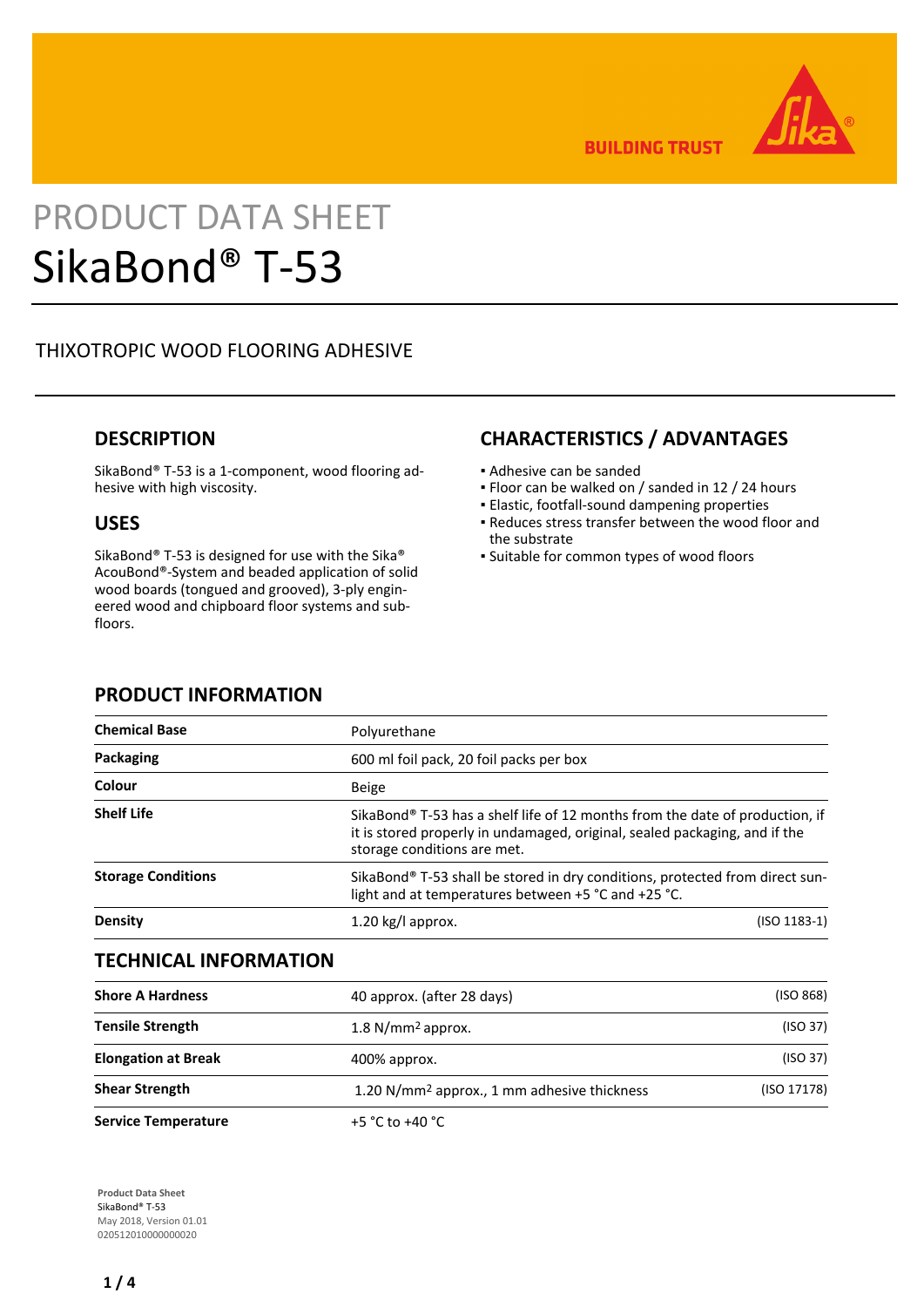## **APPLICATION INFORMATION**

| Consumption                       | Sika <sup>®</sup> AcouBond <sup>®</sup> -System:<br>■ 500-600 ml/m <sup>2</sup> approx. for SikaLayer®-03 and 500-600 ml/m <sup>2</sup> approx. for<br>SikaLayer®-05. All cut-outs must be filled out. Use a triangular nozzle with<br>a 8 x 10 mm opening.<br><b>Full Surface Bonding:</b><br>- 700-900 g/m <sup>2</sup> with notched trowel B3 (TKB Germany) e.g. for lam par-<br>quet, mosaic parquet and industrial parquet.<br>■ 800-1000 g/m <sup>2</sup> with notched trowel B11 (TKB Germany) or P5 (US Stand-<br>ard) e.g. solid wood, engineered long-strips and panels, industrial par-<br>quet, other residential wood floors and paving, and chipboard.<br><b>Beaded Application:</b><br>• 44 ml approx. per running meter consumes 200-400 g/m <sup>2</sup> , depending on<br>bead spacing (solid wood boards, 3-ply engineered wood, chipboards).<br>For bonding long or wide boards, or when working on uneven substrates, it<br>may be necessary to use a notched trowel with bigger notches to ensure<br>that a sufficient amount of SikaBond® T-53 is applied to provide a uniform<br>adhesive surface and prevent hollow sections i.e. to ensure full surface<br>bond.<br>For substrates primed with Sika® Primer MB, the consumption of SikaBond®<br>T-53 may be reduced. |
|-----------------------------------|------------------------------------------------------------------------------------------------------------------------------------------------------------------------------------------------------------------------------------------------------------------------------------------------------------------------------------------------------------------------------------------------------------------------------------------------------------------------------------------------------------------------------------------------------------------------------------------------------------------------------------------------------------------------------------------------------------------------------------------------------------------------------------------------------------------------------------------------------------------------------------------------------------------------------------------------------------------------------------------------------------------------------------------------------------------------------------------------------------------------------------------------------------------------------------------------------------------------------------------------------------------------------------------------|
| <b>Sag Flow</b>                   | SikaBond® T-53 maintains stable trowel marks.<br>SikaBond® T-53 is easily applied using guns or SikaBond® Dispensers.                                                                                                                                                                                                                                                                                                                                                                                                                                                                                                                                                                                                                                                                                                                                                                                                                                                                                                                                                                                                                                                                                                                                                                          |
| <b>Ambient Air Temperature</b>    | +15 °C to +35 °C                                                                                                                                                                                                                                                                                                                                                                                                                                                                                                                                                                                                                                                                                                                                                                                                                                                                                                                                                                                                                                                                                                                                                                                                                                                                               |
| <b>Relative Air Humidity</b>      | 40% to 70%                                                                                                                                                                                                                                                                                                                                                                                                                                                                                                                                                                                                                                                                                                                                                                                                                                                                                                                                                                                                                                                                                                                                                                                                                                                                                     |
| <b>Substrate Temperature</b>      | During laying and until SikaBond® T-53 has fully cured, the substrate and<br>ambient temperatures shall be between +15 °C and +35 °C where there is<br>no underfloor heating and between +20 °C and +35 °C where there is un-<br>derfloor heating                                                                                                                                                                                                                                                                                                                                                                                                                                                                                                                                                                                                                                                                                                                                                                                                                                                                                                                                                                                                                                              |
| <b>Substrate Moisture Content</b> | Permissible substrate moisture content without underfloor heating:<br>• 2.5% CM for cement screeds.<br>.0.5% CM for anhydrite screeds.<br>-3-12% CM for magnetite flooring (depending on the organic content).<br>Permissible substrate moisture content for use with underfloor heating:<br>- 1.8% CM for cement screeds.<br>.0.3% CM for anhydrite screeds.<br>• 3-12% CM for magnetite flooring (depending on the organic content).<br>Note: In regards to moisture content and quality of substrates, the<br>guidelines of the wood flooring manufacturer as well as standard construc-<br>tion rules must be observed.                                                                                                                                                                                                                                                                                                                                                                                                                                                                                                                                                                                                                                                                    |
| <b>Curing Rate</b>                | 3.0 mm/24 hours approx. (23 °C / 50% r.h.)                                                                                                                                                                                                                                                                                                                                                                                                                                                                                                                                                                                                                                                                                                                                                                                                                                                                                                                                                                                                                                                                                                                                                                                                                                                     |
| Skin Time / Laying Time           | 60 minutes approx. (23 °C / 50% r.h.)                                                                                                                                                                                                                                                                                                                                                                                                                                                                                                                                                                                                                                                                                                                                                                                                                                                                                                                                                                                                                                                                                                                                                                                                                                                          |

## **APPLICATION INSTRUCTIONS**

For the application of SikaBond® T-53 all standard construction guidelines apply.

For further information, please refer to the Method Statement "Full Surface Bonding".

#### **SUBSTRATE PREPARATION**

- The substrate must be clean, dry, sound and homo-▪ geneous, free from oils, grease, dust and loose or friable particles. Paint, cement laitance and other poorly adhering contaminants must be removed.
- Concrete and/or cement screeds must be ground and thoroughly cleaned with an industrial vacuum.
- Anhydrite screeds, including flowable anhydrite

screeds must be ground and thoroughly cleaned with an industrial vacuum shortly before bonding with the adhesive starts.

- **Broadcast mastic asphalt must be primed with Sika®** Primer MB. For the instructions for use, please refer to the corresponding Product Data Sheet.
- **Glazed ceramic and old existing ceramic tiles must be** degreased and cleaned with Sika® Aktivator-205, or the tile surfaces must be ground and then thoroughly cleaned with an industrial vacuum.
- Wood and/or gypsum boards (e.g. chipboard, ply-▪ wood) must be glued and/or screwed to the substructure to ensure they are properly fixed to the substrate. For floating dry-floors, contact our Technical Service Department.
- **For other substrates contact our Technical Service**

**Product Data Sheet** SikaBond® T-53 May 2018, Version 01.01 020512010000000020

**BUILDING TRUST**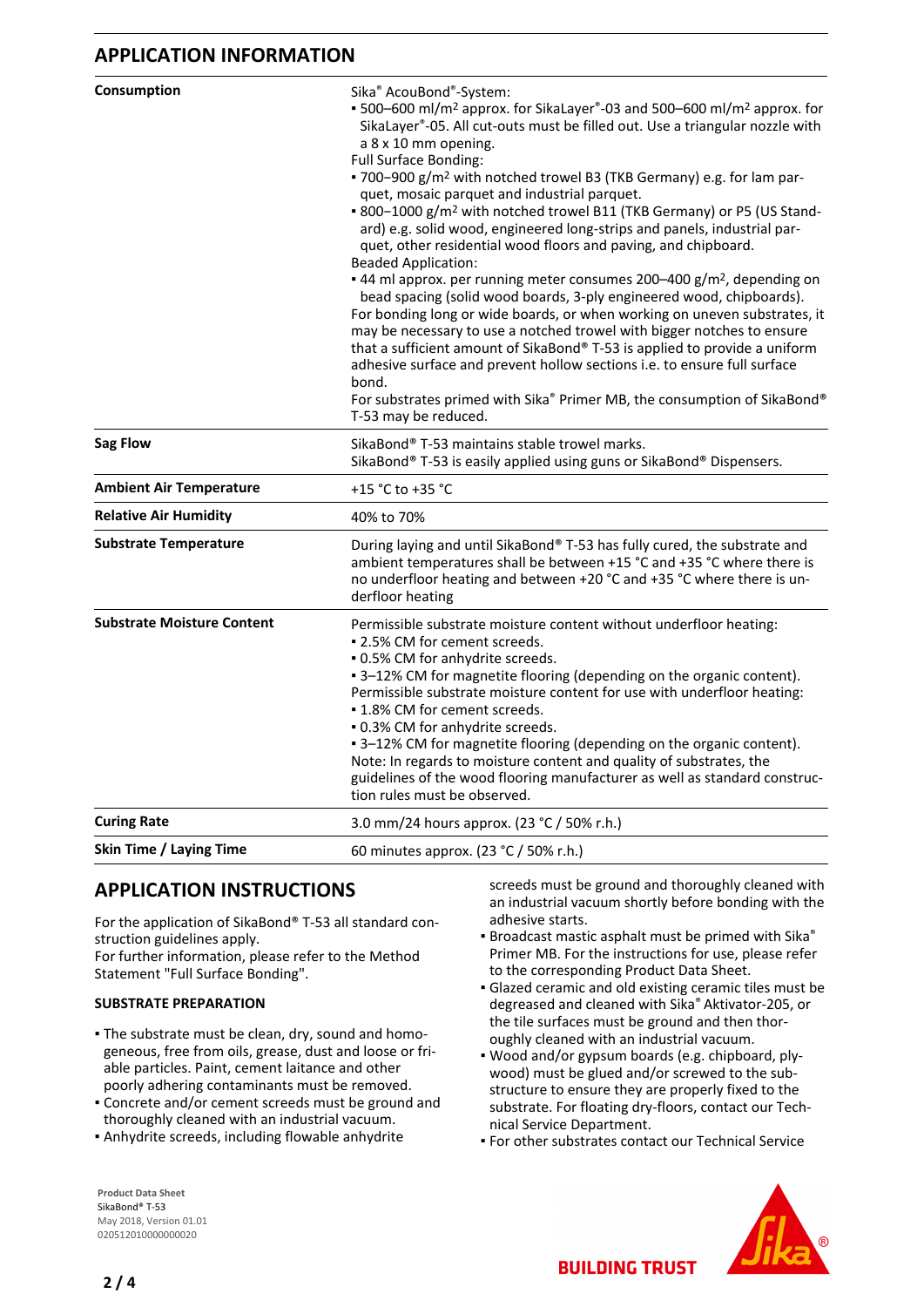Department for advice and assistance.

- SikaBond® T-53 can be used without priming on ce-▪ ment based floors, anhydrite floors, chipboards, concrete and ceramic tiles.
- For broadcasted mastic asphalt, cement based floors with excessive moisture content and use over old adhesive residues or on weak substrates use Sika® Primer MB. For detailed instructions contact our Technical Service Department.

#### **APPLICATION METHOD / TOOLS**

#### **Sika**® **AcouBond**®**-System:**

For detailed application instructions refer to the ▪ Product Data Sheet for the Sika® AcouBond®-System, or contact our Technical Service Department.

#### **Full Surface Bonding with SikaBond**® **Dispensers:**

**SikaBond® T-53 is applied to the prepared substrate** directly from SikaBond® Dispensers. Press the wood floor pieces firmly into the adhesive so that the wood floor underside is completely covered with the adhesive. The pieces can then be joined together using a hammer and an impact block. Many types of wood floors also have to be tapped into position from above. A distance of 10−15 mm from the wall to the wood floor must be maintained. For detailed application instructions refer to the Product Data Sheet for the SikaBond® Dispensers, or contact our Technical Service Department.

#### **Beaded Application:**

After inserting a sausage into the gun, extrude a tri-▪ angular shaped bead of adhesive approximately 10 mm high and 8 mm wide (depending on the wood floor type) on the prepared subfloor. The distance between beads may not exceed 150 mm. Press the wood pieces firmly into the adhesive (at a right angle to the adhesive beads). The pieces can then be joined together using a hammer and an impact block. The required distance from the wall to the wood floor which is provided by the laying instructions from the wood floor manufacturer must be maintained.

The floor can be walked on and/or sanded 18 to 42 hours after installation (23 °C / 50% r.h. up to 1 mm adhesive thickness depending on the environmental conditions and adhesive layer thickness). Fresh, uncured adhesive on the wood floor surface must be removed immediately with a clean cloth and if necessary also cleaned with Sika® Remover-208. Always test wood floor surfaces for compatibility with Sika® Cleaner-208 before use.

The guidelines of the wood floor manufacturer apply.

#### **CLEANING OF TOOLS**

Clean all tools and application equipment immediately after use with Sika® Remover-208. Once cured, residual material can only be removed mechanically.

## **FURTHER DOCUMENTS**

- Safety Data Sheet
- Method Statement "Full Surface Bonding"

### **LIMITATIONS**

- SikaBond® T-53 is only suitable for use by profession-▪ al wood floor applicators.
- For good workability, the adhesive temperature shall be  $\ge$  +15 °C.
- For proper curing of the adhesive, sufficient ambient humidity / moisture is necessary.
- A preliminary adhesion test is necessary before any application on glazed tiles.
- For the Sika® AcouBond-System, for Beaded Applica-▪ tion and for accurate tongued and grooved floors, the following limitations apply:
- Minimum wood size: length 300 mm (over 3 adhes-▪ ive beads), width 50 mm, thickness 12 mm
- Maximum wood size: thickness 28 mm
- Before wood floors may be installed in non-insulated areas, such as basements or other areas without a damp proof membrane, Sikafloor® EpoCem must be applied and sealed with Sika® Primer MB to control the moisture. For detailed instructions, contact our Technical Service Department.
- For use with chemically pre-treated types of wood floors (e.g. those produced or treated with ammonia, wood stain, timber preservative) and woods with a relatively high oil content, SikaBond® T-53 is only to be used with the written agreement of our Technical Service Department.
- Do not use on polyethylene (PE), polypropylene (PP), polytetrafluoroethylene (PTFE / Teflon), and other similar plasticized synthetic materials.
- Some other floor priming materials can negatively in-▪ fluence the adhesion of SikaBond® T-53 (pre-trials recommended).
- **E** SikaBond® T-53 is designed as a wood floor bonding adhesive. When laying parquet type wood floors without tongued and grooved joints, e.g. mosaic parquet floors, avoid the wood floor adhesive extruding into the joints between the wood pieces.
- Avoid contact between any wood surface sealer coat-▪ ings and adhesive. However, if direct contact with the adhesive is unavoidable, then the compatibility must be checked and confirmed before use of any coatings. For further information and advice, please contact our Technical Service Department.
- Do not expose uncured SikaBond® T-53 to alcohol containing products as they may interfere with the curing reaction.
- **For further information and advice, please contact** our Technical Service Department.

**Product Data Sheet** SikaBond® T-53 May 2018, Version 01.01 020512010000000020



**BUILDING TRUST**